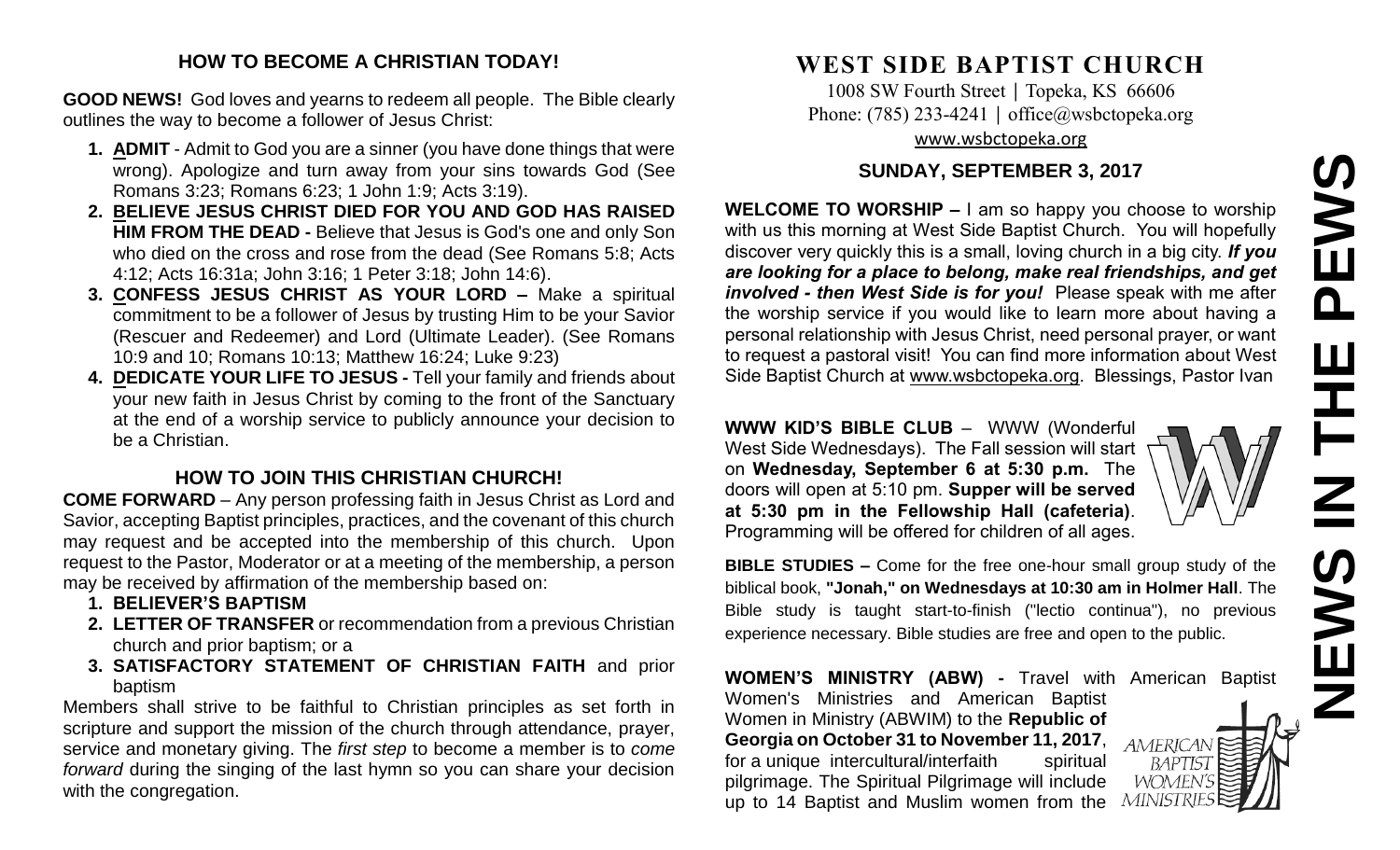U.S. The purpose of the pilgrimage is to break barriers and build bridges between Christians and Muslims, multiple generations, Georgians and Americans, and lay and ordained women. In the Republic of Georgia, women will experience homestays with Muslim families, advocacy for gender justice and religious rights, the stunning geography of Georgia's mountains and vineyards, and more!

**WORSHIP IN THE PARK** – The annual ecumenical **worship service in Gage Park will be on Sunday, September 10** this year. This is a potluck luncheon. West Side Baptist Church will provide the fried chicken for the main dish. So please bring a favorite side dish or desert to share. This is always a fun and exciting time to get together so mark your calendars. See you there!

**BREAKFAST IS SERVED!** – The outreach committee will begin serving breakfast every Sunday starting September 17 at 8:30 am. Please sign the church registration by your name if you will be attending breakfast. We will need a head count so we make sure we have plenty to go around. If you would be



interested in helping with the breakfast on Sunday mornings, please see Mark Calloway for more information.

**XYZer's BREAKFAST –** Join a group of Seniors who enjoy having fun and making real friendships. The "Extra Years of Zest" small group will meet on Saturday, September 9 @ HyVee at 9:00 am for anyone the age of 55 or older for more information call John Swain at 785-273-2434.

Today, September 3 at 2:30 pm & 4:00 pm. The Pastor will be leading a worship at Brewster Place.

# **WEEKLY CALENDAR**

# **SUNDAY, SEPTEMBER 3**

| $9:00$ am |  |
|-----------|--|
| $9:15$ am |  |
| 10:30 am  |  |
|           |  |

## **MONDAY, SEPTEMBER 4 OFFICE CLOSED**

Youth Choir Practice Sunday School Worship (S) No Bible Study

9:00 – 11:00 am Baby Closet Ministry 6:00 pm Capital City Men's Chorus (FH)

# **TUESDAY, SEPTEMBER 5**

5:30 pm Ladies Night Out @ Pie Five Pizza 6:00 pm Mens Night Out @ Freddy's

# **WEDNESDAY, SEPTEMBER 6**

| $10:30$ am       | Bible Study (HH)                   |
|------------------|------------------------------------|
| $4:00 - 6:00$ pm | Fruit & Vegetable Food Pantry (FH) |
| $5:00 - 7:00$ pm | <b>Baby Closet Ministry</b>        |
| 5:30 – 7:00 pm   | <b>WWW</b>                         |
| 7:00 pm          | <b>Choir Rehearsal</b>             |
|                  |                                    |

# **THURSDAY, SEPTEMBER 7**

1:00 – 3:00 pm Baby Closet

# **FRIDAY, SEPTEMBER 8**

# **SATURDAY, SEPTEMBER 9**

| $1:00 \text{ pm}$ | Worship Team Practice (S) |
|-------------------|---------------------------|
| $9:00 \text{ am}$ | Xyzer's at Hyvee          |

 **SUNDAY, SEPTEMBER 10 WORSHIP IN THE PARK**